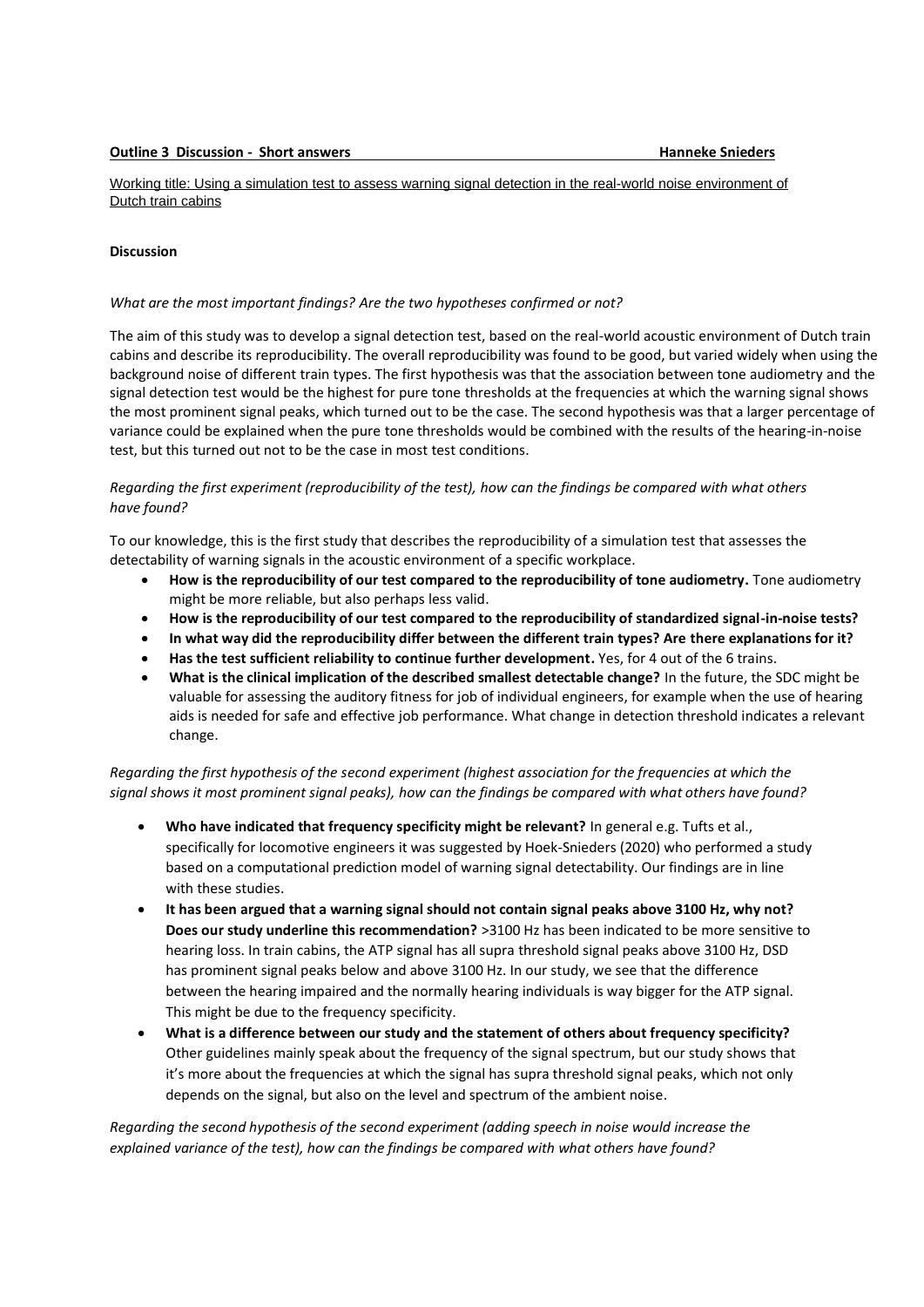- **Who have indicated that tone audiometry and speech in noise would be both relevant? Were they relevant?**  Although the results of the signal detection test were associated with the outcome of the pure tone audiometry and the speech in noise the percentage of variance was small regarding the DSD signal and moderate regarding the ATP signal.
- **Why is the explained variance (much) higher for the ATP signal detection test compared to the ATP signal detection test?** In this study, the percentage of explained variance was higher for the ATP signal than for the DSD signal. This might be explained that the masked thresholds of the ATP signal showed more variation than the masked thresholds of the DSD signal test. Also, a larger variation in measured pure tone thresholds was observed in the higher frequencies. Further, the masked threshold of the DSD signal did not differ that much (6 dB and 3 dB) from the mean masked threshold in the normal hearing population. Apparently, the engineers can compensate pretty good for their hearing loss when detecting the DSD signal, but not when detecting the ATP signal.
- **What can explain the fact that the hearing-in-noise tests have a higher association with the aided masked thesholds, than for the unaided measurements?** It has been argued that two auditory skills are required for adequate signal detection in noise. First detecting the sound, and second, distinguishing the sound from the ambient noise. Tone audiometry assesses the detection of a sound in quiet and speech in noise tests assesses the distinguishing of sounds. When hearing loss is present, both auditory skills are affected. Hearing aids can mostly restore the ability to detect a signal, but distinguishing sounds often remains difficult.
- **What does this imply?** The ability to detect a warning signal depends on the hearing acuity, but also on the level and spectrum of the signal and acoustic environment in which the signal needs to be detected.
- **What factors could improve the regression model?** Validated signal detection tests in noise, subjective outcomes??

## *What are the limitations of the study? What other factors could have influenced my findings. Have I reported everything that could make my findings invalid?*

- **Is there a possible source for measurement bias?** The data of the hearing impaired engineers was collected during regular fitness for job assessments, as a result only two trains were included (otherwise it would cost too much time). Also, the aided measurements were performed with experienced hearing aid users as well as with engineers that did not wear hearing aids until they did not meet the hearing requirements of their job.
- **Is there a possible source for selection bias?** FIRST, We only included engineers who performed a hearing in noise test, this might have resulted in selection bias, since hearing in noise test might not have been performed in engineers with the highest or the lowest hearing degree of hearing loss. SECOND, Our normally hearing individuals were not locomotive engineers. adequate signal detection might be facilitated when in engineers who are familiar with the noise environment and the warning signals, which might implicate that normal hearing engineers would have even lower masked thresholds. However, our participants performed a practice round to get familiar with the noise environment and the signals. Further, all normal hearing subjects performed the test two times in 12 driving conditions. It can be concluded that there was no learning effect, since there was no systematic difference between the first and the second time
- **What are the implications of using a simulation test as the functional ability to detect warning signals?** We use a simulation test to assess the functional ability to detect warning signals in the acoustic environment of a Dutch train cabin. The real world situation is simplified – for example because an engineer only needs to detect the acoustic signals during the test, instead of combining the signal detection with driving safely, communicating with others and so on. Also, our simulation test used the masked detection threshold as an outcome, which results in a test procedure of decreasing and increasing the level of the warning signal, whereas in the real work situation, the test needs to be detected at a certain, predefined level. Assessing if an engineer is able to detect signals at this predefined level would not be an appropriate method, because of the simplified task that is performed in the simulation test.
- **How was the power?** We analyzed the reproducibility results of the different train types separately, which reduces the study power.

*Do my interpretations contribute some new understanding of the problem that I have investigated? In which case do they suggest a shortcoming in or an advance on the work of others?*